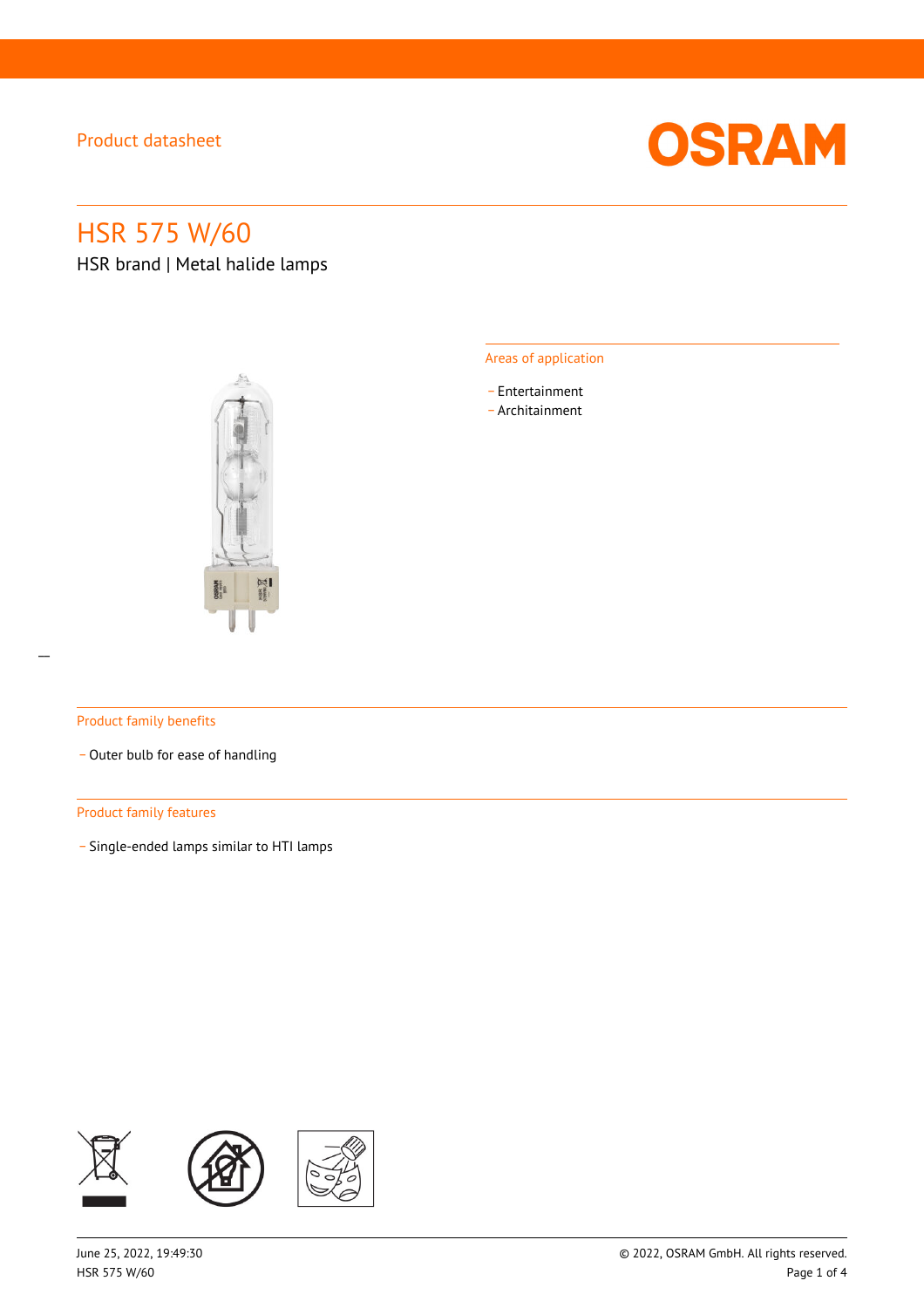### Technical data

### **Electrical data**

| Nominal wattage        | 575.00 W |
|------------------------|----------|
| Nominal voltage        | 95.0 V   |
| Lamp voltage           | 95 V     |
| <b>Nominal current</b> | 7 A      |
| Lamp current           | 7.0A     |

### **Photometrical data**

| Luminance                | 10000 cd/cm <sup>2</sup> |
|--------------------------|--------------------------|
| Color temperature        | 6000 K                   |
| <b>Luminous efficacy</b> | 85 lm/W                  |

### **Dimensions & weight**



| <b>Diameter</b>                  | 30.0 mm  |
|----------------------------------|----------|
| Length                           | 125.0 mm |
| Light center length (LCL)        | 65.0 mm  |
| Lifespan                         |          |
| Lifespan                         | 1000 h   |
| <b>Additional product data</b>   |          |
| Base (standard designation)      | GX9.5    |
| <b>Capabilities</b>              |          |
| <b>Burning position</b>          | Other    |
| <b>Environmental information</b> |          |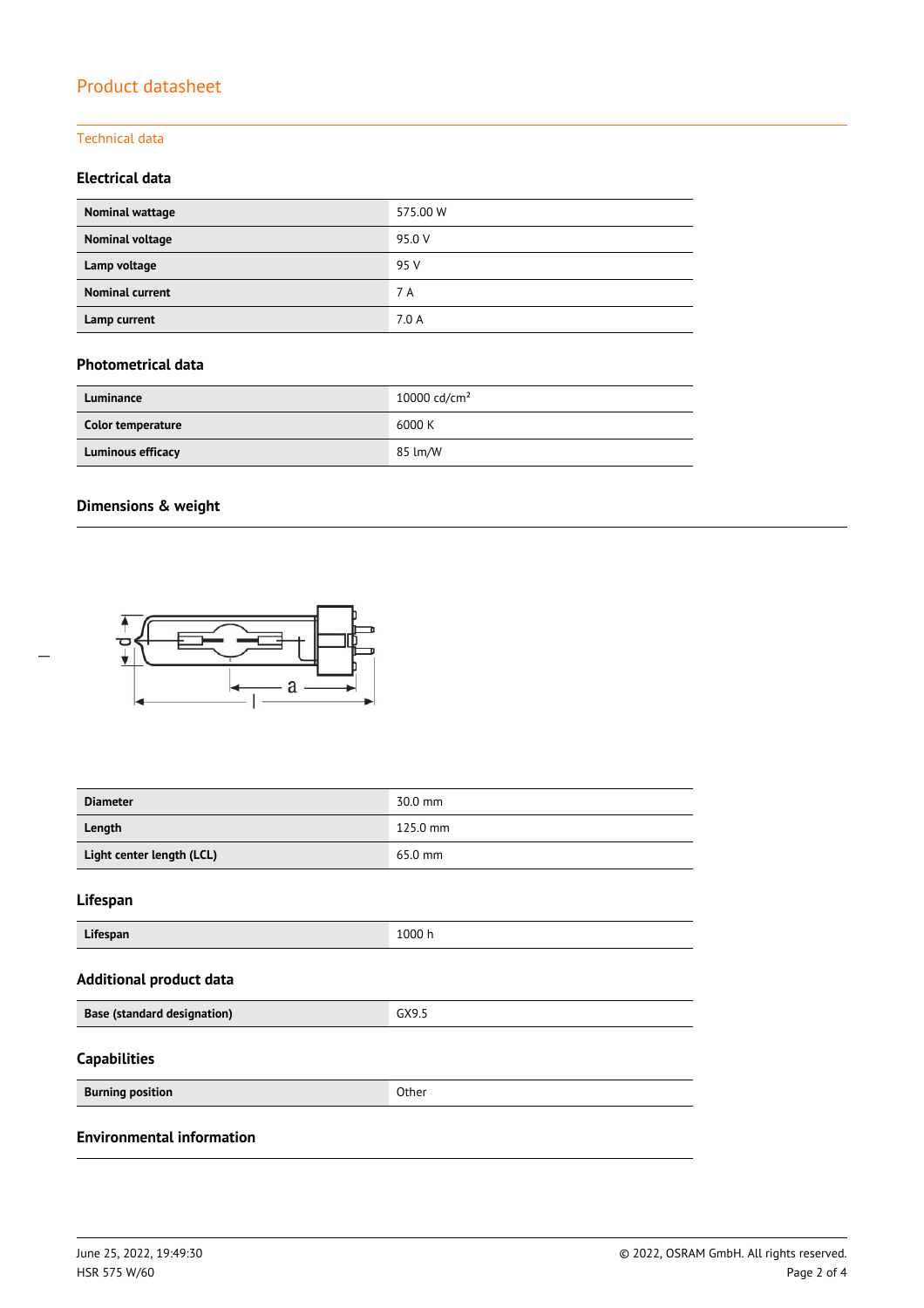### **Information according Art. 33 of EU Regulation (EC) 1907/2006 (REACh)**

| Date of Declaration               | 19-01-2022                         |  |
|-----------------------------------|------------------------------------|--|
| <b>Primary Article Identifier</b> | 4050300941776   4008321625885      |  |
| Candidate List Substance 1        | No declarable substances contained |  |
| Declaration No. in SCIP database  | In work                            |  |

#### Country specific information

| <b>Product code</b> | <b>METEL code</b>  | SEG-No. | <b>STK-Number</b> | <b>UK Org</b> |
|---------------------|--------------------|---------|-------------------|---------------|
| 4050300941776       | OSRHSR57560        | -       |                   | -             |
| 4050300941776       | <b>OSRHSR57560</b> |         |                   | -             |